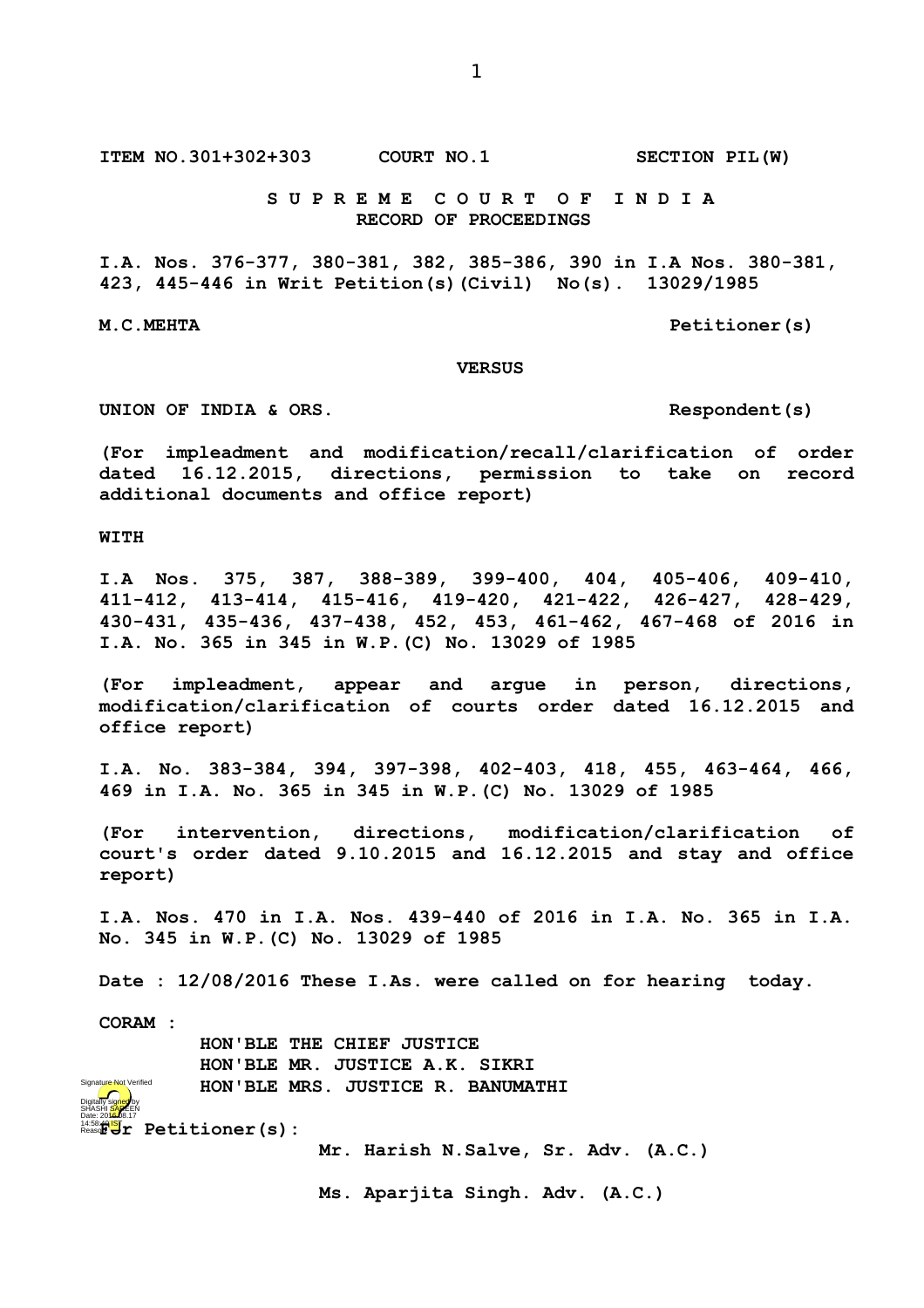|                                      | Mr. Sidhartha Chowdhary, Adv. (A.C.)                                                                                                                                                                                                                                                                                                                                          |
|--------------------------------------|-------------------------------------------------------------------------------------------------------------------------------------------------------------------------------------------------------------------------------------------------------------------------------------------------------------------------------------------------------------------------------|
|                                      | Mr. A.D.N.Rao, Adv.                                                                                                                                                                                                                                                                                                                                                           |
|                                      | Petitioner in-person (NP)                                                                                                                                                                                                                                                                                                                                                     |
| For Respondent(s)<br>IA 376-377      | Mr. Gopal Subramaniam, Sr. Adv.<br>Mr. Mohan Parasaran, Sr. Adv.<br>Mr. Anand S. Pathak, Adv.<br>Mr. Nikhil Nayyar, Adv.<br>Mr. Amit Kumar Mishra, Adv.<br>Mr. Akshat Hansaria, Adv.<br>Mr. N.Sai Vinod, Adv.<br>Mr. Akshay Puri, Adv.<br>Ms. Smiti Shah, Adv.<br>Mr. Divyanshu Rai, Adv.                                                                                     |
| Govt. of NCT<br>$(I.A.467-468)$      | Mr. Ranjit Kumar, SG,<br>Ms. V. Mohana, Sr. Adv.<br>Ms. Meenakshi Grover, adv.<br>Mr. R.Balasubramanian, Adv.<br>Mr. Mohan Prasad Gupta, Adv.<br>Mr. D.S.Mahra, Adv.<br>Mr. Shadman Ali, Adv.<br>Mr. S.Wasim A.Qadri, Adv.<br>Mr. M.P. Gupta, Adv.<br>Mr. Wasim A.Qadri, Adv.<br>Mr. Vibhu Shankar Mishra, Adv.<br>Mr. Sarfaraz Ahmed Siddiqui, Adv.<br>Mr. Mukul Singh, Adv. |
| For R. No. 8<br>(SIAM)<br>IA 345&365 | Dr. A.M. Singhvi, Sr. Adv.<br>Mr. Sandeep Narain, Adv.<br>Mr. Amit Bhandari, adv.<br>Mr. Avishkar Singhvi, Adv.<br>M/s. S. Narain & Co.                                                                                                                                                                                                                                       |
| IA 445-446                           | Mr. P.V. Shetty, Sr. Adv.<br>Mr. Vipin Singhania, Adv.<br>Ms. Manjula Gupta, Adv.                                                                                                                                                                                                                                                                                             |
| IA 382 & 423<br>(Tata Motors)        | Mr. Gopal Jain, Sr. Adv.<br>Mr. R.N. Karanjawala, Adv.<br>Ms. Nandini Gore, Adv.<br>Mr. Sandeep Narain, Adv.<br>Ms. Tahira Karanjawala, Adv.<br>Ms. Natasha Sehrawat, Adv.<br>Ms. Khushboo Bari, adv.<br>Mr. Mandeep Kalra, Adv.<br>Ms. Manik Karanajwala, Adv.<br>Mr. Siddharth Sharma, Adv.                                                                                 |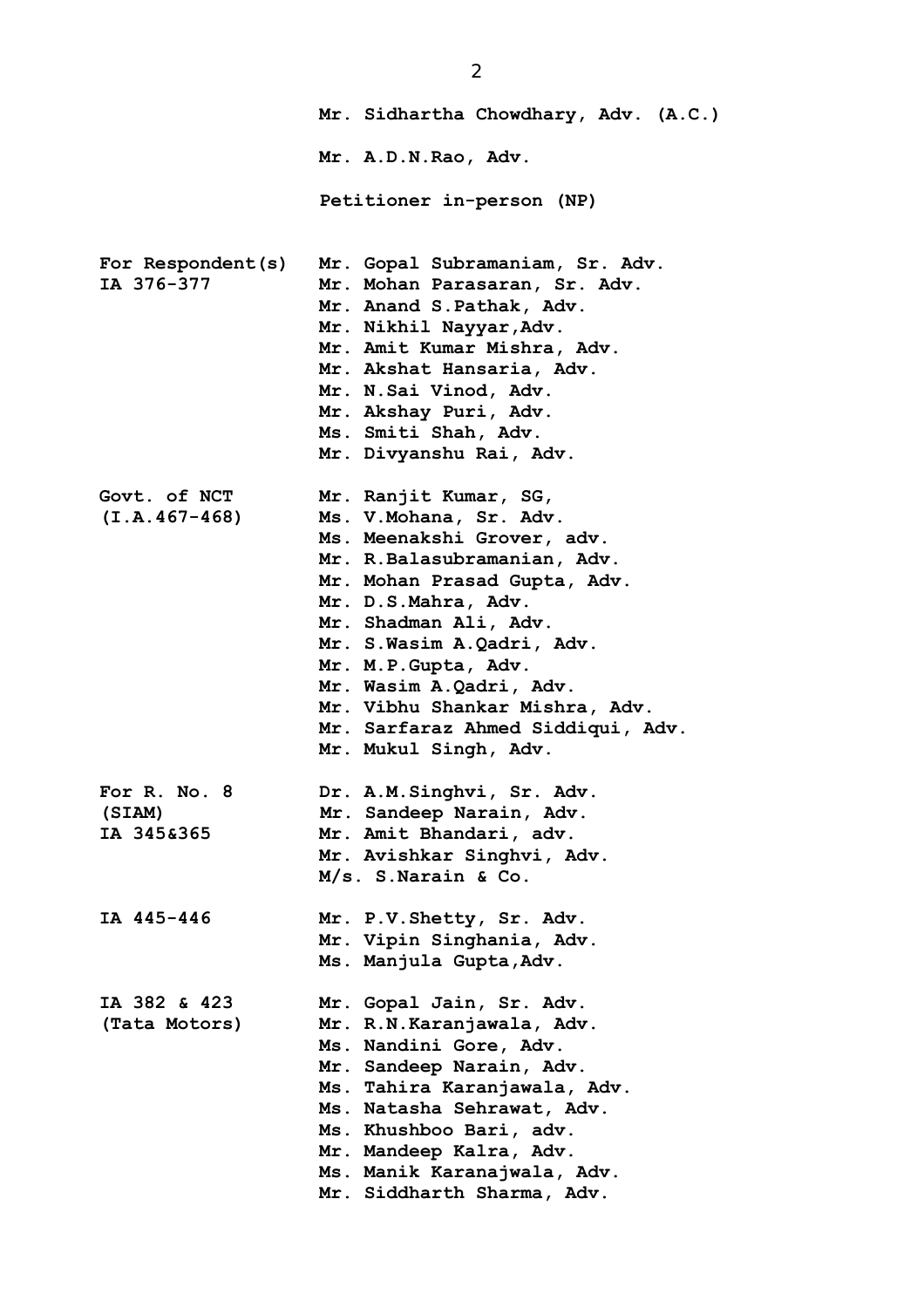| IA 380-381       | Mr. Gopal Jain, Sr. Adv.<br>Mr. Vijay K. Sondhi, Adv.<br>Ms. Cauveri Birbal, adv.<br>MS. Avantika, Adv.<br>MS. Divya Sharma, Adv.<br>MS. Sujeeta Srivastava, Adv. |
|------------------|-------------------------------------------------------------------------------------------------------------------------------------------------------------------|
| IA 467-468       | Mr. R.Balasubramanian, Adv.                                                                                                                                       |
| (Delhi Prisons)  | Mr. Mohan Prasad Gupta, Adv.                                                                                                                                      |
|                  | Mr. D.S.Mahra, Adv.                                                                                                                                               |
| IA 387           | Mr. Anuj Berry, Adv.                                                                                                                                              |
|                  | Mr. Sourabh Rath, Adv.                                                                                                                                            |
|                  | Ms. Maneka Khanna, Adv.                                                                                                                                           |
|                  | Mr. S.S.Shroff, Adv.                                                                                                                                              |
|                  | M/s Suresh A. Shroff & Co., Adv.                                                                                                                                  |
| IA 461-462       | Mr. Roshan Lal Goel, Adv.                                                                                                                                         |
|                  | Ms. Anju Gupta, Adv.                                                                                                                                              |
|                  | Mr. Sudhansu Palo, Adv                                                                                                                                            |
| IA 375           | Mr. Arvind P.Datar, Sr. Adv.                                                                                                                                      |
|                  | Mr. Anand Pathak, Adv.                                                                                                                                            |
|                  | Mr. Kunal Chatterji, adv.                                                                                                                                         |
|                  | Mr. Amit Mishra, Adv.                                                                                                                                             |
|                  | Mr. Akshat Hansaria, Adv.                                                                                                                                         |
|                  | MS. Hima Lawrence, adv.                                                                                                                                           |
|                  | Mr. Akshay Puri, Adv.                                                                                                                                             |
| IA 469           | Mr. Ashok K. Gupta, Sr. Adv.                                                                                                                                      |
|                  | Mr. Farrukh Rasheed, Adv.                                                                                                                                         |
| IA 463, 464, 466 | Mr. Mahabir Singh, Sr. Adv.                                                                                                                                       |
|                  | MS. Savita Devi, Adv.                                                                                                                                             |
|                  | MS. Mamta Rani, Adv.                                                                                                                                              |
|                  | Dr. Kailash Chand, Adv.                                                                                                                                           |
| IA 397-398       | Mr. Vikas Singh, Sr. Adv.                                                                                                                                         |
|                  | Mr. K.K.Tyagi, Adv.                                                                                                                                               |
|                  | Mr. Anoop Kumar, Adv.                                                                                                                                             |
|                  | Mr. Sarvam Ritam Khare, Adv.                                                                                                                                      |
| IA 385-386       | Mr. Kamaldeep Dayal, Adv.                                                                                                                                         |
|                  | Mr. Mahesh Agarwal, Adv.                                                                                                                                          |
|                  | MR. Rishi Agrawala, Adv.                                                                                                                                          |
|                  | Mr. Ankur Saigal, Adv.                                                                                                                                            |
|                  | Mr. Rishabh Parikh, Adv.                                                                                                                                          |
|                  | Mr. E. C. Agrawala, Adv.                                                                                                                                          |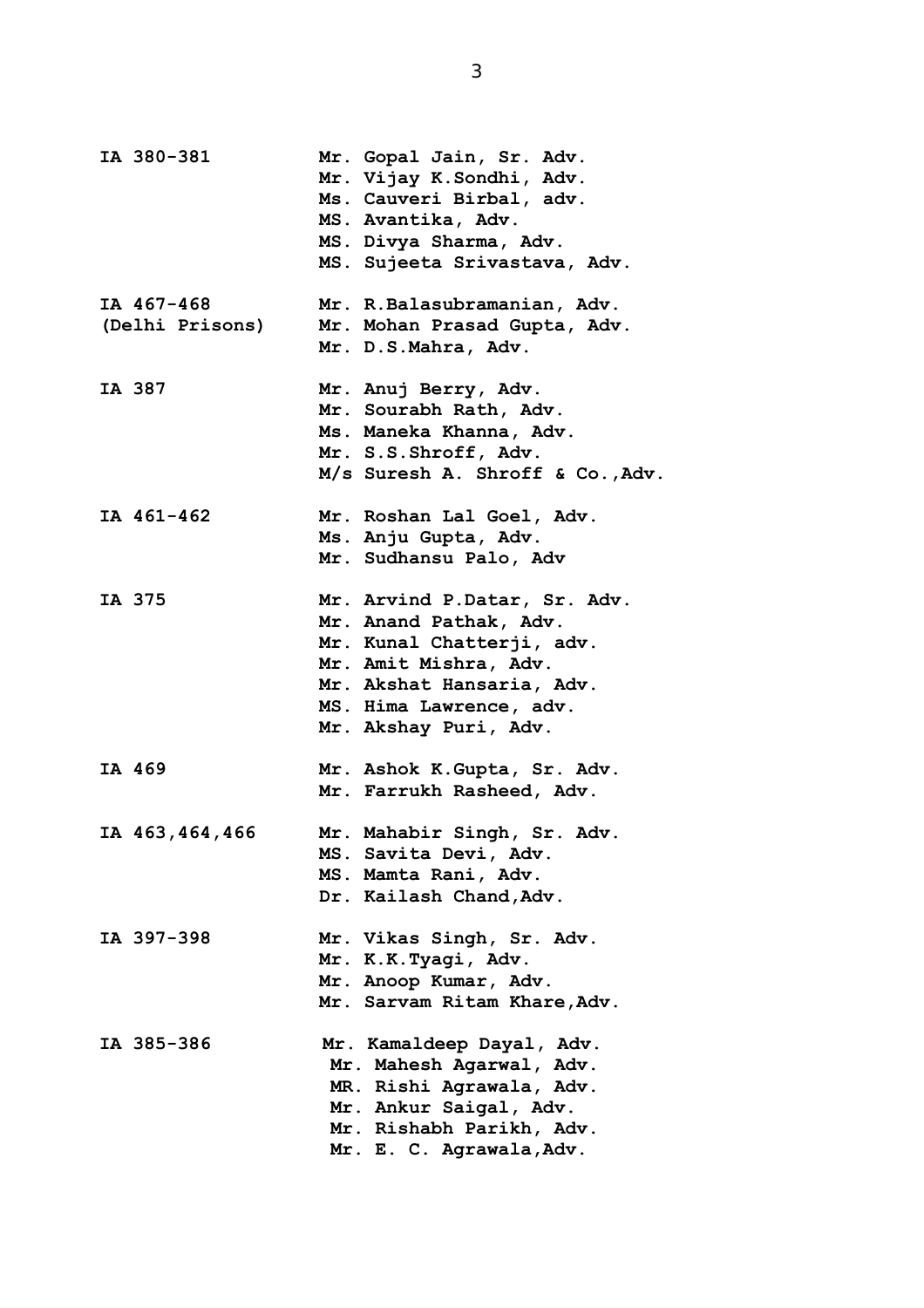| <b>NDMC</b> | Mr. Ajay Bansal, Adv.<br>Mr. Gaurav Yadava, Adv. |
|-------------|--------------------------------------------------|
|             | Mr. Praveen Swarup, Adv.                         |
|             | Mr. Vijay Pratap Yadav, Adv.                     |
| For CPCB    | Mr. Vijay Panjwani, Adv.                         |
|             | Mr. Shri Narain, Adv.                            |
|             | Mr. Kamlesh Prasanna Mookerjee, Adv.             |
|             | Mr. Divyakant Lahoti, Adv.                       |
|             | Mr. Aruneshwar Gupta, Adv.                       |
|             | Mrs. Anil Katiyar, Adv.                          |
|             | Mr. Ashok Mathur, Adv.                           |
|             | Mr. Ajit Pudussery, Adv.                         |
|             | Ms. Bina Gupta, Adv.                             |
|             | Ms. Binu Tamta, Adv.                             |
|             | Mr. Ejaz Maqbool, Adv.                           |
|             | Mr. G. Prakash, Adv.                             |
|             | Ms. Hemantika Wahi, Adv.                         |
|             | Mr. K. K. Gupta, Adv.                            |
|             | Ms. Meenakshi Arora, Adv.                        |
|             | $M/s$ Saharya & Co., Adv.                        |
|             | Mr. Pramod Dayal, Adv.                           |
|             | Mr. Parijat Sinha, Adv.                          |
|             | Mr. P. Parmeswaran, Adv.                         |
|             | Mr. Ravindra Bana, Adv.                          |
|             | Mr. R. P. Gupta, Adv.                            |
|             | Mr. Sushil Kumar Jain, Adv.                      |
|             | Ms. Sushma Suri, Adv.                            |
|             | Mr. Surya Kant, Adv.                             |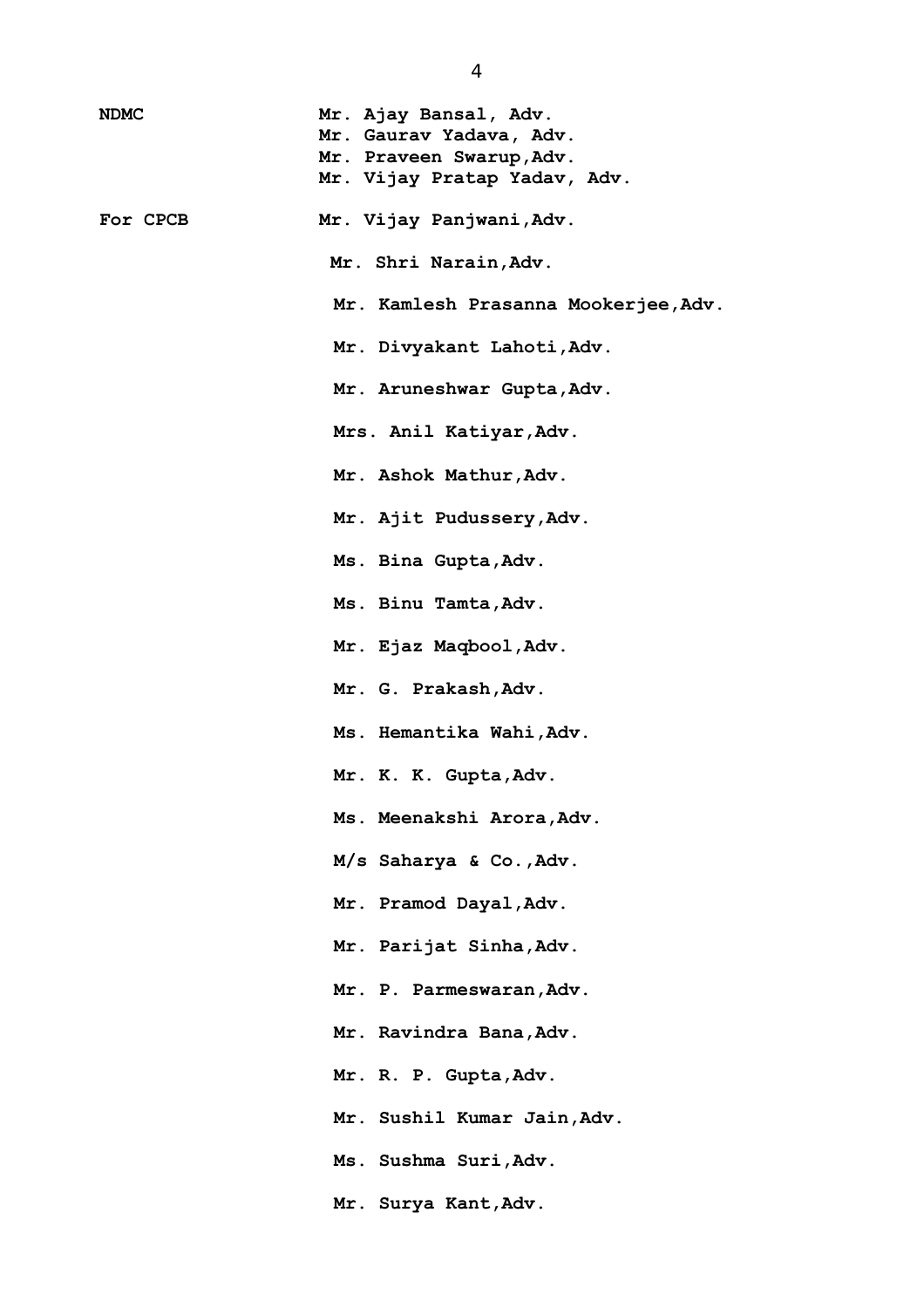**Mr. S. K. Bhattacharya,Adv. Mr. S. S. Shroff,Adv. Mr. Tara Chandra Sharma,Adv. Mr. T. V. Ratnam,Adv. Mr. Umesh Kumar Khaitan,Adv. Mr. Sandeep Narain,Adv. Mr. K. R. Sasiprabhu,Adv. Mr. Abhijat P. Medh,Adv. Mr. Hardeep Singh Anand,Adv. Mr. K. V. Mohan,Adv. Mr. D. S. Mahra,Adv. Mrs. B. Sunita Rao,Adv. Mr. Ravindra Kumar,Adv. Mr. V. K. Verma,Adv. Mr. Annam D. N. Rao,Adv. Mrs. K. Sarada Devi,Adv. Mr. Rakesh K. Sharma,Adv. Mr. Anil Kumar Jha,Adv. Mr. Mukesh K. Giri,Adv. Mr. Bimal Roy Jad,Adv. Mr. Khwairakpam Nobin Singh,Adv. Mr. Radha Shyam Jena,Adv. Mr. Pradeep Kumar Bakshi,Adv. Mr. Prashant Kumar,Adv. Mr. Sanjay R. Hegde,Adv Mr Pavan Kumar,Adv.** 

**.**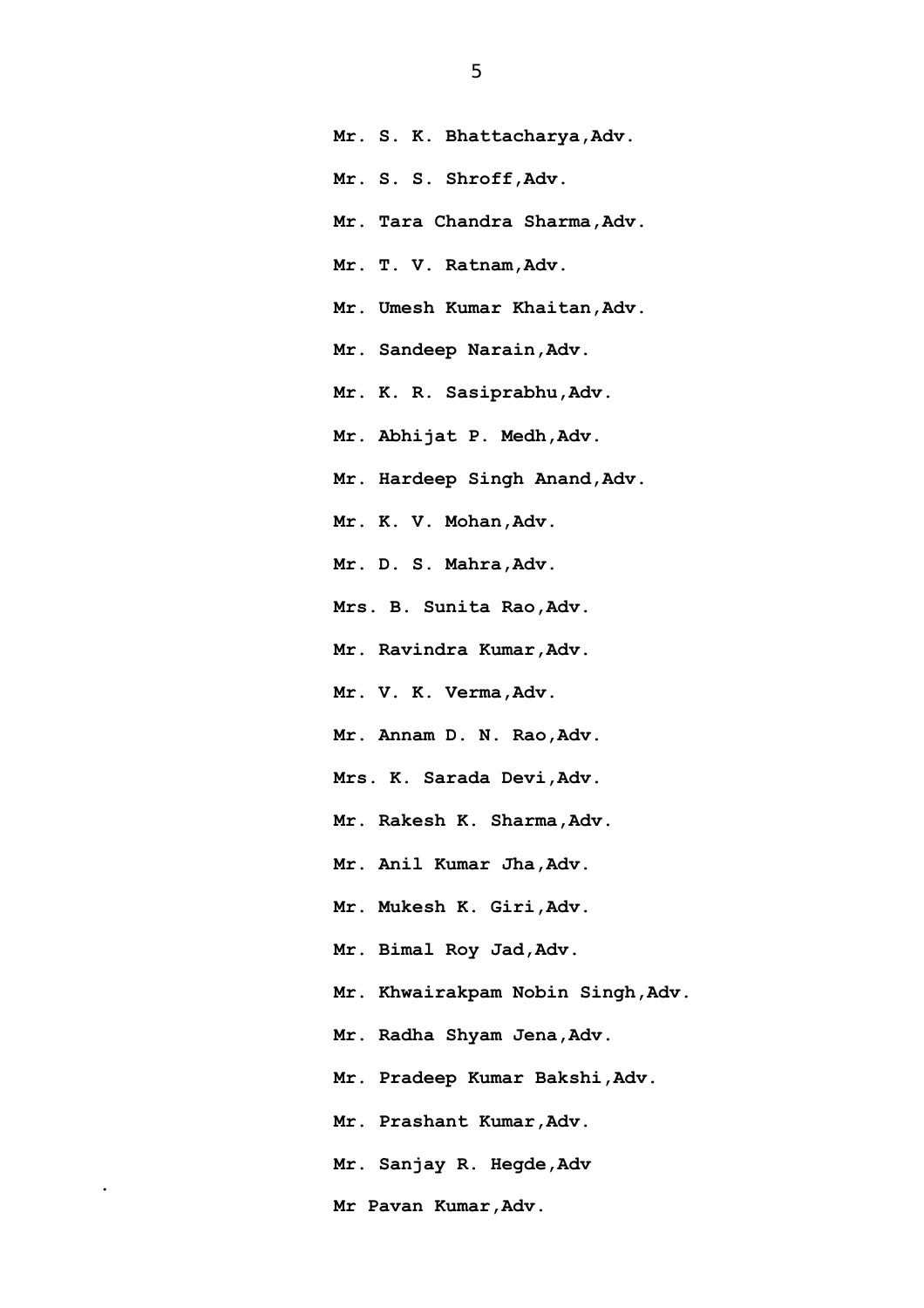**M/s. Khaitan & Co.,Adv. Mr. Chirag M. Shroff,Adv. Mr. Balaji Srinivasan,Adv. Mr. Samir Ali Khan,Adv. M/s. M. V. Kini & Associates,Adv. Mr. Rakesh Kumar,Adv. Mr. Sanjay Kumar Visen,Adv. Mr. Satya Mitra,Adv. Mr. Anis Ahmed Khan,Adv. Mr. B. Krishna Prasad,Adv.**

## **UPON hearing the counsel the Court made the following O R D E R**

**I.As No. 376-377, 380-381, 382, 390, 445-446, 375, 399-400:**

**By our Order dated 16.12.2015, we had while issuing several other directions forbidden registration of private cars and SUVs with an engine capacity of 2000 cc and above running on diesel fuel. That direction was initially effective up to 31.03.2016 but subsequently continued pending further orders. The position as on date is that registration of private cars and SUVs running on diesel fuel with an engine capacity of 2000 cc and above are not being registered in Delhi and NCR region. Several manufacturers of such cars and SUVs have however appeared and filed applications seeking impleadment and vacation of the said**

 **Dr. Monika Gusain,Adv.**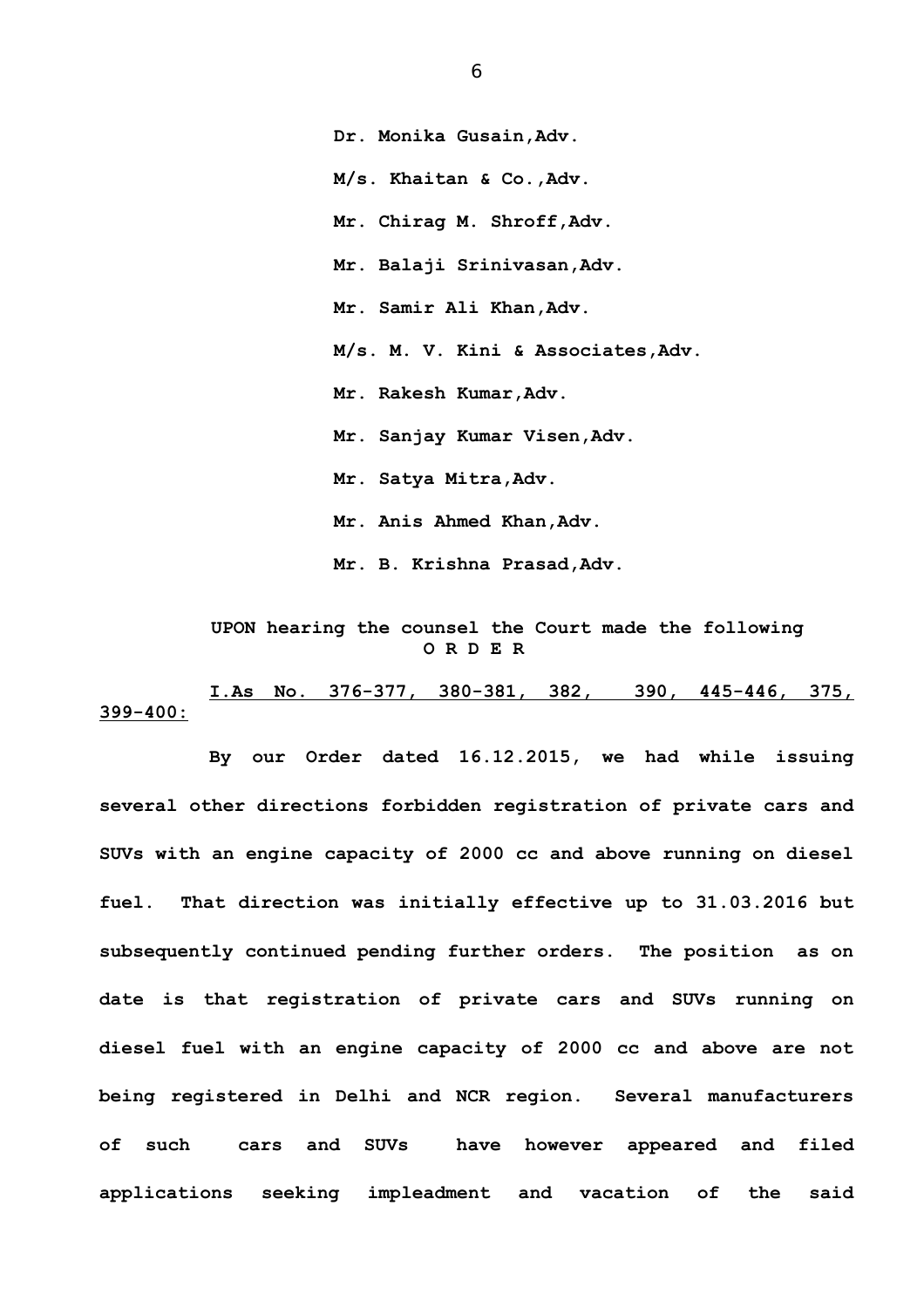**direction.** 

 **We had at some length heard these applications and reserved pronouncement of orders on 04.07.2016. Mr. Mohan Parasaran, learned senior counsel appearing for applicant-Mercedes Benz, one of the manufacturers had in the intervening period mentioned the matter and offered to deposit 1% of the Ex-show room price of the 2000 cc and above diesel vehicles manufactured by his client towards environment protection charge and sought modification of the order so as to permit registration of such vehicles on deposit of the said amount. Mr. Parasarn was asked to file a suitable affidavit to that effect which has been filed.** 

**M/s. Gopal Subramanian and Mohan Parasaran today appear to submit that Mercedes Benz shall have no objection and would indeed be willing without demur to deposit environment protection charge mentioned above equivalent to 1% of the Ex-show room price of the diesel vehicles manufactured by that company as a condition precedent for registration of such vehicles by the jurisdictional Registration Officers. They submit that the said amount could be used by the Government or by such other agency as this Court may identify for such purpose as the court may direct.** 

 **A similar offer has been made even by Toyota Kirolskar Private Limited who is also manufacturing diesel cars with the engine capacity of 2000 cc and above. Mr. P.V.Shetty, learned**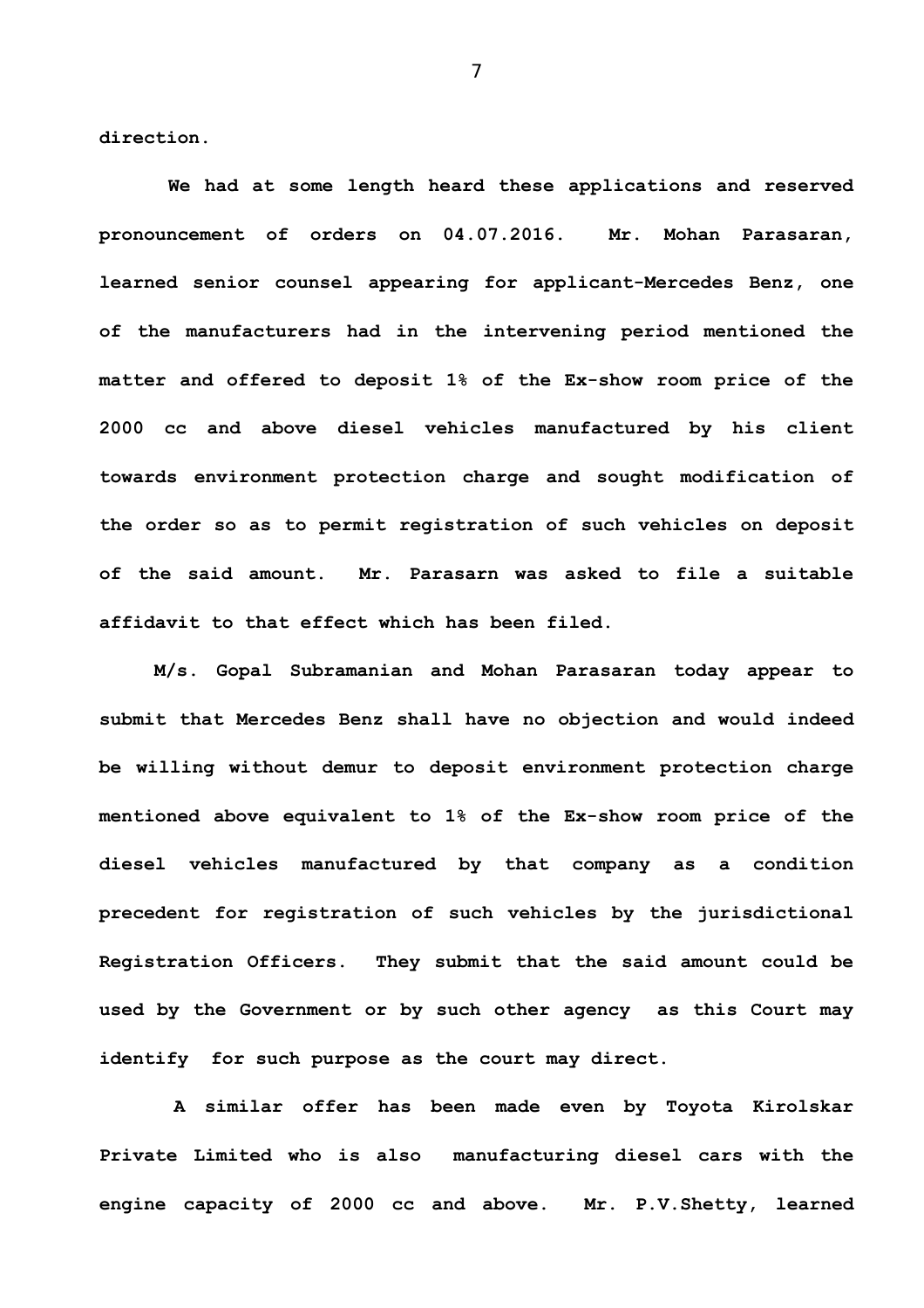**senior counsel appearing on behalf of Galaxy Automobiles Private Company who happens to be a dealer in cars manufactured by Toyota Kirloskar Private Limited also makes a similar offer. Dr. A.M.Singhvi learned senior appearing for the Society of Indian Automobile Manufacturers (SIAM) however argued that while some of the members of the association may also be similarly willing to deposit environment protection charge mentioned above, the benefit of registration of their cars on payment of the charge @ 1% of the Ex-show room price should be available to such manufacturers and dealers also.**

**Mr. Harish N.Salve, learned Amicus Curiae argues that while the order passed by this Court could be suitably modified to permit registration of diesel cars/SUVs of 2000 cc capacity and above upon deposit of 1% of the Ex-show room price towards environment protection charge, the said requirement should be extended even to diesel cars with less than 2000 cc capacity. He argued that the deposit could be directed to be made in an account to be opened by the Central Pollution Control Board (CPCB) with a direction that the Registration Officers concerned shall register the vehicles offered for registration only upon satisfying himself about the deposit of the amount and not otherwise.** 

**Insofar as the deposit to be made with the CPCB is concerned, we see no reason to decline the prayer. We accordingly direct that**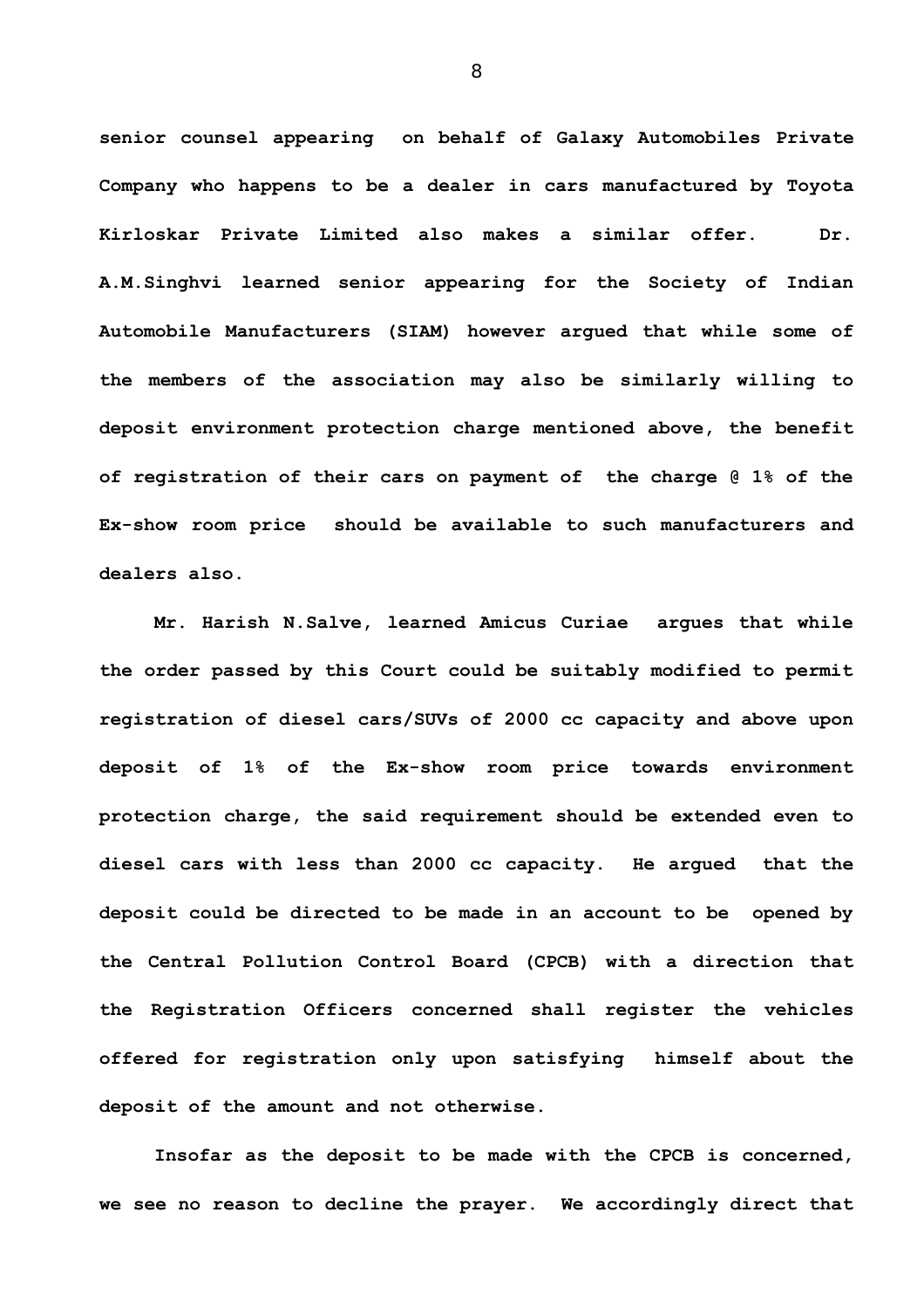**the CPCB shall open a separate account in a Scheduled public sector bank to receive the amount representing 1% of the Ex-show room price of every diesel car that is sold by any manufacturer/dealer in Delhi and NCR region. The deposit of the amount alone shall entitle the manufacturer/dealer or the purchaser of the car to have the car registered within Delhi or NCR region. Our order dated 16.12.2015 shall to that extent stand modified. We, however, leave open the question whether cars less than the capacity of 2000 cc using diesel fuel should also be subjected to a similar charge. So also the question whether the rate of the charge ought to be limited 1% or raised is left open to be determined at an appropriate stage. We all the same make it clear that any such enhancement in the charge if so directed by the court would not have any retrospective effect.**

**With these observations and modification, I.As No. 376-377 and all connected I.As relevant to these aspect are disposed of.**

## **I.As No. 461-462:**

**Learned counsel for the applicant submits that he is ready and willing to deposit 1% towards environment protection charge as directed in I.As. No. 376-377 for registration of diesel ambulance cars with engine capacity of 2000 cc. In that view I.As. No. 461-462 are also disposed off in similar terms.**